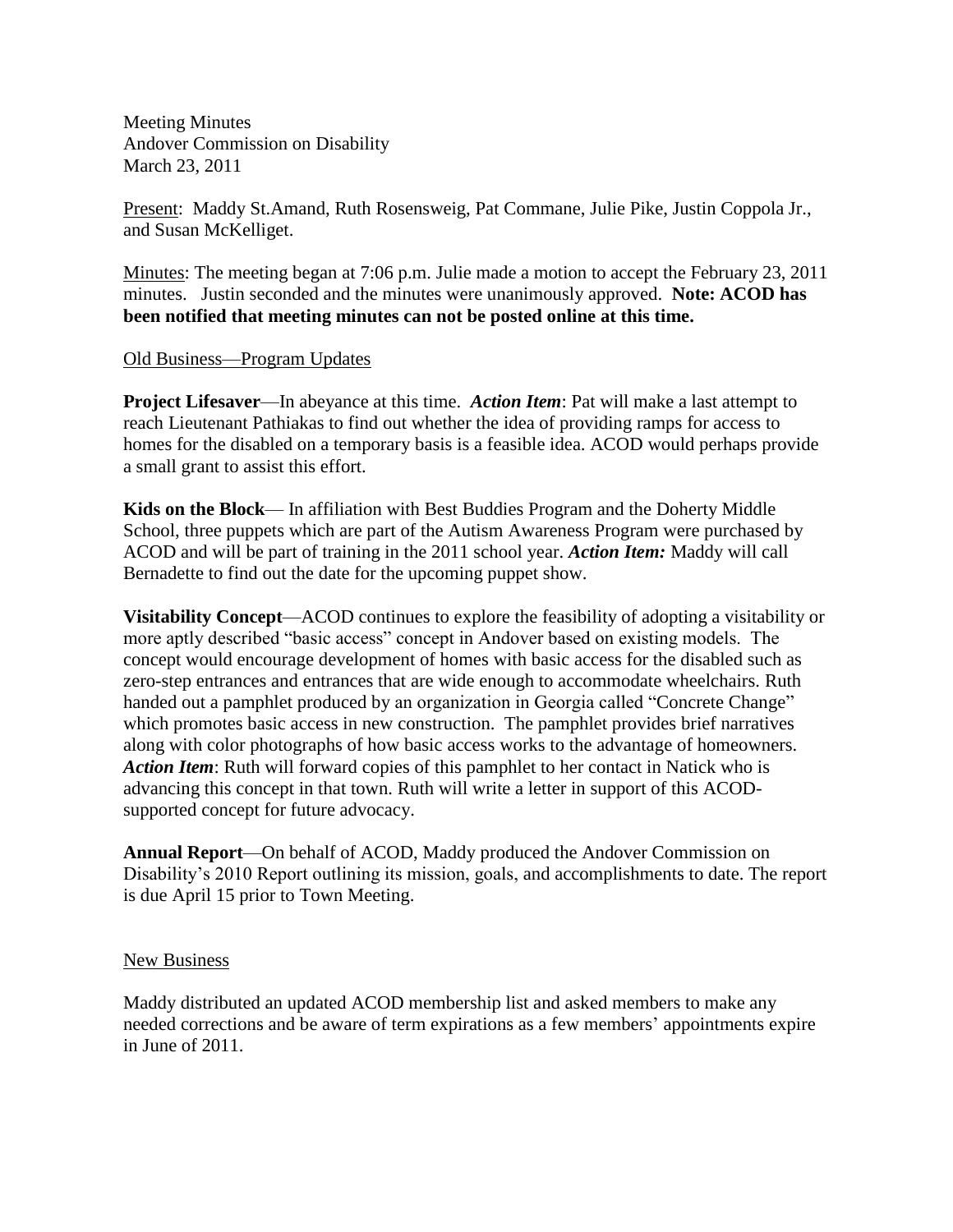**Review of Town of Andover Master Plan**—The Town's goals and visions are included in the Town Master Plan which includes information about town services, open space, housing, economic development and the like for future planning. *Action Item*: Maddy, Pat and Jami will review the plan and attend upcoming meetings regarding the Town Plan.

# **Ongoing and Potential Commission Efforts**

- *Handicap parking survey*—Completion of this survey will be a top ACOD priority as will completion of handicap parking painting which was put on hold during the snow season. There may be some re-positioning and therefore re-painting of some spaces and Maddy and Stephen are working together toward this end.
- *Identification of Needed curb cuts* Tabled for tonight—*Action Item*: Stephen will report back to ACOD next month on curb cuts.
- *Restaurant guide to Andover—*Maddy did some preliminary work assessing some of the town's restaurants for accessibility a few years back. *Action Item:* ACOD must decide whether to continue work with the town to complete this survey and then publish an Andover Restaurant Guide including information on accessibility with respect to parking, elevators, entrance width and the like to assist the disabled in making restaurant choices.
- *Transportation to medical appointments-*--After a brief discussion about local transportation to medical appointments for the disabled, Justin agreed to research the Merrimack Valley Transportation Authority (MVTAs) EZ Trans program for medical appointments and report back to ACOD.
- *Shawsheen Plaza Handicap and Parking Access—*Maddy initiated contact with one of the company representatives to the owners of the Plaza who are called "The Guys of Andover Incorporated." Maddy intends to discuss potential access issues on behalf of ACOD as part of the overall planning process as soon as possible.
- *Playground Issues:* Discussions and activity regarding the South school playground are on hold until after Town Meeting and budgets are finalized. A brief discussion followed about a discussion between Maddy and Stephen regarding access behind the Sanborn school which prevents a disabled father from getting to see his sons' game.

# **ACOD Grant Considerations**

- *Temporary ramps concept*—Pat noted that she had an informal conversation with a contact at the fire department, regarding the possibility of using ramps on a temporary basis to assist with home access for the disabled. As noted earlier in the minutes, ACOD is willing to expend a small grant award to further this endeavor.
- *Noise cancelling Headphones*--Pat reported that there may be a need for noise cancelling headphones in certain school classrooms in case of a fire drill or emergency evacuation procedure at the schools. Pat learned from her contact at the fire department that there are a few children who, due to a particular disability, require